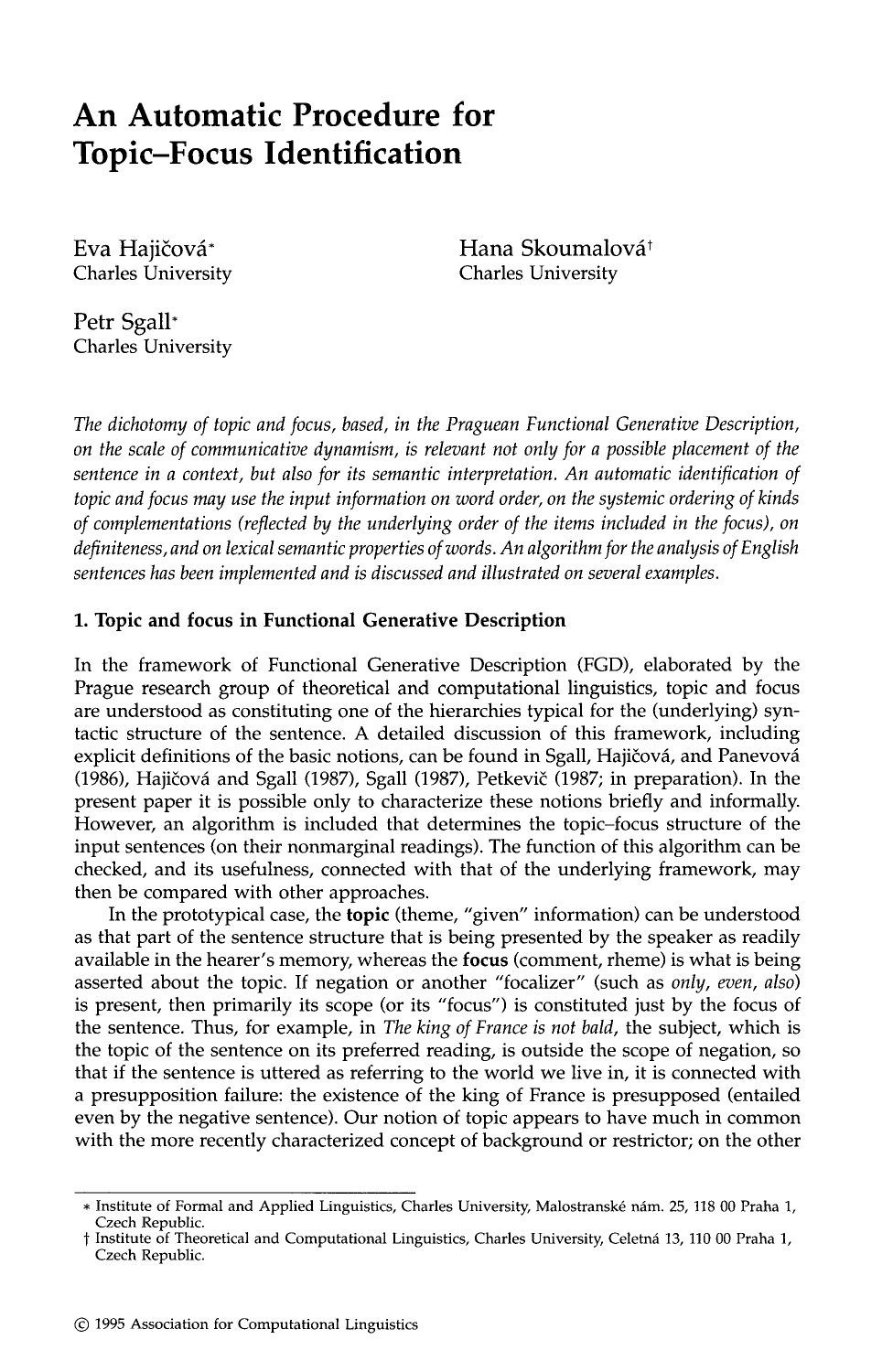hand, our focus comes close to nuclear scope (see, especially, Partee 1992).<sup>1</sup> Rochemont and Culicover (1990) analyze a notion of focus similar to ours, using the framework of Principles and Parameters theory; however, their theory runs into problems in cases in which the focus is not a single constituent (see Koktová 1993).

The topic-focus articulation (TFA) is both expressed by grammatical means (word order, morphemes or their clitic versus "strong" shapes, syntactic constructions, position of the sentence stress or "intonation center") and semantically relevant. Thus, it is impossible to account for the structure of the sentence without describing TFA.

In FGD the sentence structure is understood as based on the relation of syntactic dependency and is thus extremely flat. The syntactic relations in the narrow sense are handled in the form of a dependency tree, with the main verb constituting the label of its root and the branches being labeled by symbols denoting the kinds of complementation. These include, on the one hand, inner participants or arguments, such as Actor, Addressee, Objective, and, on the other hand, free modifications, such as Locative, Means, Manner, Cause, several temporal and directional modifications, those of Condition, Regard, Accompaniment, etc. $2$ 

Before we present our algorithm, let us illustrate the basic notions of our framework by a few examples (with uppercase letters denoting a non-final, i.e., marked placement of the intonation center; in sentences without capitalization, the intonation center is supposed to be placed at the end):

- (1) (a) John talked to few girls about many problems.
	- (b) John talked about many problems to few girls.
- (2) (a) ?John made a canoe out of every log.
	- (b) John made a CANOE out of every log.
- (3) (a) Everybody in this room knows at least two languages.
	- (b) At least two languages are known by everybody in this room.
- (4) (a) They arrived by car at the lake.
	- (b) They arrived at the lake by car.
- (5) (a) She gave several children a few apples.
	- (b) She gave a few apples to several children.
- (6) (a) They moved from Boston to Chicago.
	- (b) They moved to Chicago from Boston.

<sup>1</sup> See Rooth (1985), Krifka (1992), and works cited therein, in which similar issues are discussed. Some of the authors concentrate on focalizers and their scopes and/or foci, whereas we consider a sentence containing no focalizer to constitute the prototypical case (it is open to discussion whether in this a "covert focalizer," such as the assertive modality of the main verb, is present on some level of representation).

<sup>2</sup> Note that we do not discuss the relations of coordination and of apposition in this paper. In FGD, the correlates of function words in syntactic representations do not take the form of specific nodes in the tree. Rather, these correlates take the form of labels on edges (see the syntactic units previously illustrated) or of parts of complex labels on nodes (such as values of morphological categories, e.g. Plural, Feminine, Preterite, Conditional, and semantic distinction within the individual syntactic categories of adverbial modifications, such as the meanings of the prepositions *in, on, above, under* with Locative).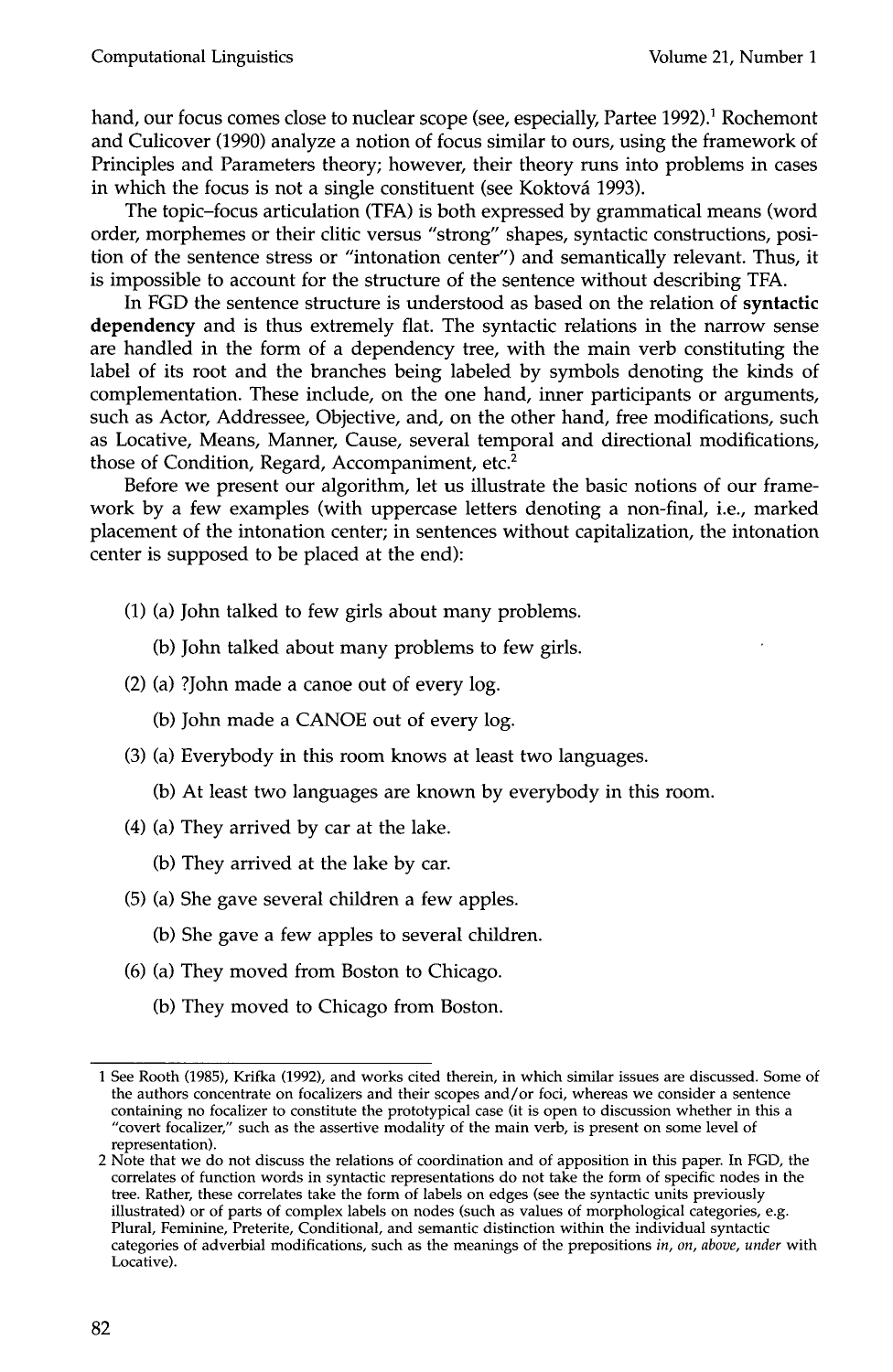These pairs of sentences, as is known from previous discussions, show that TFA is relevant not only for a possible placement of the sentence in a context, but also for its semantic interpretation, even for its truth conditions. In  $(1)-(3)$ , the semantic difference concerns the distribution of the scopes of quantifiers. On the preferred reading the quantifier belonging to the topic has a wide scope, which is in agreement with the view according to which the focus is asserted "about" the topic. For example, a paraphrase of the preferred reading of (3)(a) would be *About everybody in this room I tell you that (s)he knows at least two languages.* In (4)-(6), differences in presuppositions are connected with at least some readings of the sentences. Thus, (6)(b) presupposes that "they" moved to Chicago (since this phrase belongs to the topic). This presupposition is absent in (6)(a), in which the *to* phrase belongs to the focus; the presupposition that "they" moved somewhere from Boston is triggered only by those readings of this sentence in which the *from* phrase belongs to the topic.

Thus, as for TFA, in all such cases a characteristic difference may be found. The (a) sentences are ambiguous in that the penultimate sentence part in some readings (and thus in some dependency-based syntactic representations of these sentences) belongs to the focus and in others to the topic. In the (b) examples, this ambiguity is absent. The item now placed in the penultimate position (or that following the intonation center, which marks the most dynamic item) belongs to the topic in all readings.

Different surface means are used to express the differences in TFA in the English examples. Even in English, there are instances of "free" word order (i.e., of surface word order determined directly by TFA), as in (1), (4), and (6). In other cases a secondary placement of the intonation center is used, as in (2). In others, specific syntactic constructions allow for an appropriate shape of surface word order, such as passivization in (3) or the prepositional expression of Addressee in (5).

The distribution of TFA may be checked by such means as the question test. For example, (1)(a) may be a full answer to a question such as (7). But this is not the case with  $(1)(b)$ . On the other hand,  $(1)(b)$  may be a full answer to  $(8)$ , in the way that (1)(a), rather than (b), may be a full answer to  $(9)$ :<sup>3</sup>

- (7) What do you know about John?
- (8) To whom does John speak about many problems?
- (9) How does John behave towards few girls?

Thus,  $(1)(a)$  can answer two of questions  $(7)-(9)$ , whereas  $(1)(b)$  can answer just one of them. This also applies to  $(2)$ – $(6)$ . As we have just seen, the  $(b)$  sentences, rather than their (a) counterparts, are restricted to one of the possible TFAs. In this sense, the order of the relevant complementations (arguments and free modifications) in the (a) sentences may be understood as primary and that in (b) as secondary. It is then possible to specify a basic, systemic ordering (SO) of the kinds of complementations of every verb (noun, adjective).

After several years of research in this domain, including several series of psycholinguistic experiments with Czech and with German sentences (see Pfeiffer, Půček,

<sup>3</sup> What is meant by "full answer" here is not only that the topic part of the answer is redundant (contained in the question and not deleted in the answer), but also that, when formulating the answer, a speaker does not assume any other "given" or "known" information than that contained in the question. A detailed discussion of the question test and its comparison with other operational criteria (based on a natural response or commentary, often connected with negation) can be found in Sgall, Hajičová, and Panevová (1986, Chapter 3).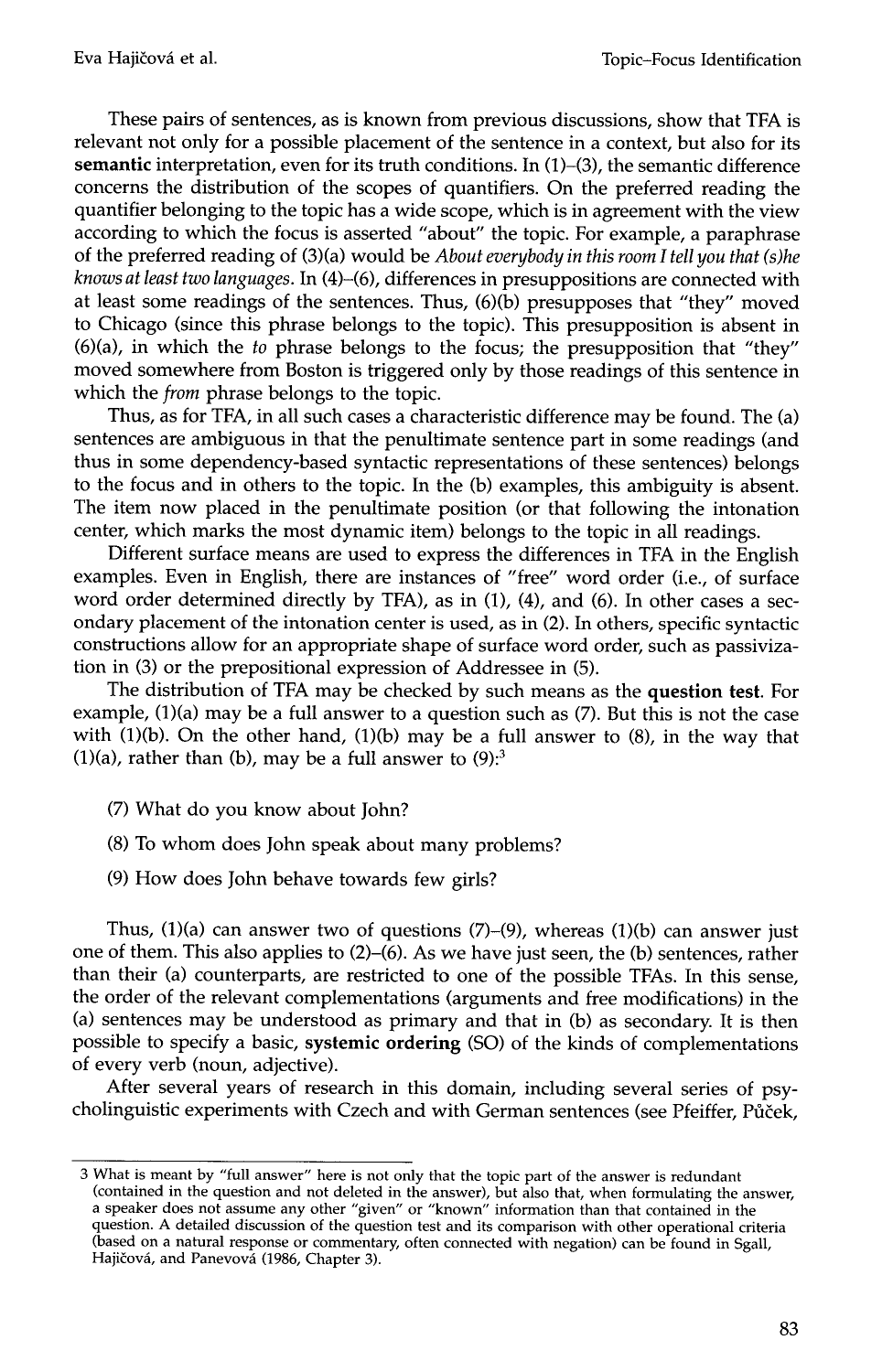and Sgall, 1994), as well as investigations with native speakers of English, we hypothesize that the SO of some of the main kinds of complementations in English has the following shape:<sup>4</sup>

Time - Actor - Addressee - Objective - Origin - Effect - Manner - Directional. *from -*  Means - Directional. *to -* Locative

The core of our experiments has consisted of checking (with native informants) whether the (a) or (b) sentence in such a pair can answer a question in which neither of the two relevant complementations is mentioned, or one in which only one of them is mentioned. Thus, for example, (6)(a) is a natural answer to *What are Jane and Jim doing?* or to *Have you heard about Jane and Jim recently?* On the other hand, (6)(b) occurs much more probably as an answer (however redundant) to *From where did Jane and Jim move to Chicago?* In this sense the examples above can be understood as corroborating the cited shape of SO for some of the pairs of complementations: Example (1) illustrates that Addressee precedes Objective, since only (1)(a) is possible as an answer to (7). In the same vein, example (2) documents that Objective precedes Origin (see Section 2, in which the relevance of the secondary position of the intonation center is discussed). Other examples also have a similar significance: (3) for the pair Actor-Objective, (4) for Manner-Directional. *to,* (5) again for Addressee-Objective, and (6) for the two Directionals.

SO is one of the factors relevant for word order and for the placement of the intonation center. In the prototypical case (when the intonation center occupies the rightmost position and other conditions, discussed in Section 2, are met), SO directly determines the underlying word order in the focus part of the sentence. The following rule holds:

## **Rule 1**

If a sentence part A precedes another one, B, under SO, and both A and B are in the focus of a sentence S, then A precedes B in the word order of S.

## **2. Communicative Dynamism and Word Order**

To be able to characterize the procedure determining some of the main points of TFA and to illustrate the output language of our parser, we have to add a brief discussion of certain issues concerning word order.

The word order of natural languages is determined not only by SO, but also by other factors. If an item occurs in the topic, it may be placed more to the left than would correspond to SO; the specific order of the elements of the topic is influenced by the speaker's discourse strategy. There are also grammatical rules, such as those concerning the positions of the verb (e.g., in the "second position" in German), of the adjective or another modifier before or after the head noun in a noun group, and of clitics. Cases in which the intonation center has a secondary (non-final) position must also be considered.

The interplay of word order and these other factors allows for a specification of the scale of **communicative dynamism** (CD). This scale is responsible for the "dynamic" progression of parts of the sentence, from topic proper through intermediate parts to

<sup>4</sup> In German and in most Slavonic languages the situation differs in that Objective and Effect follow several of the adverbial modifications.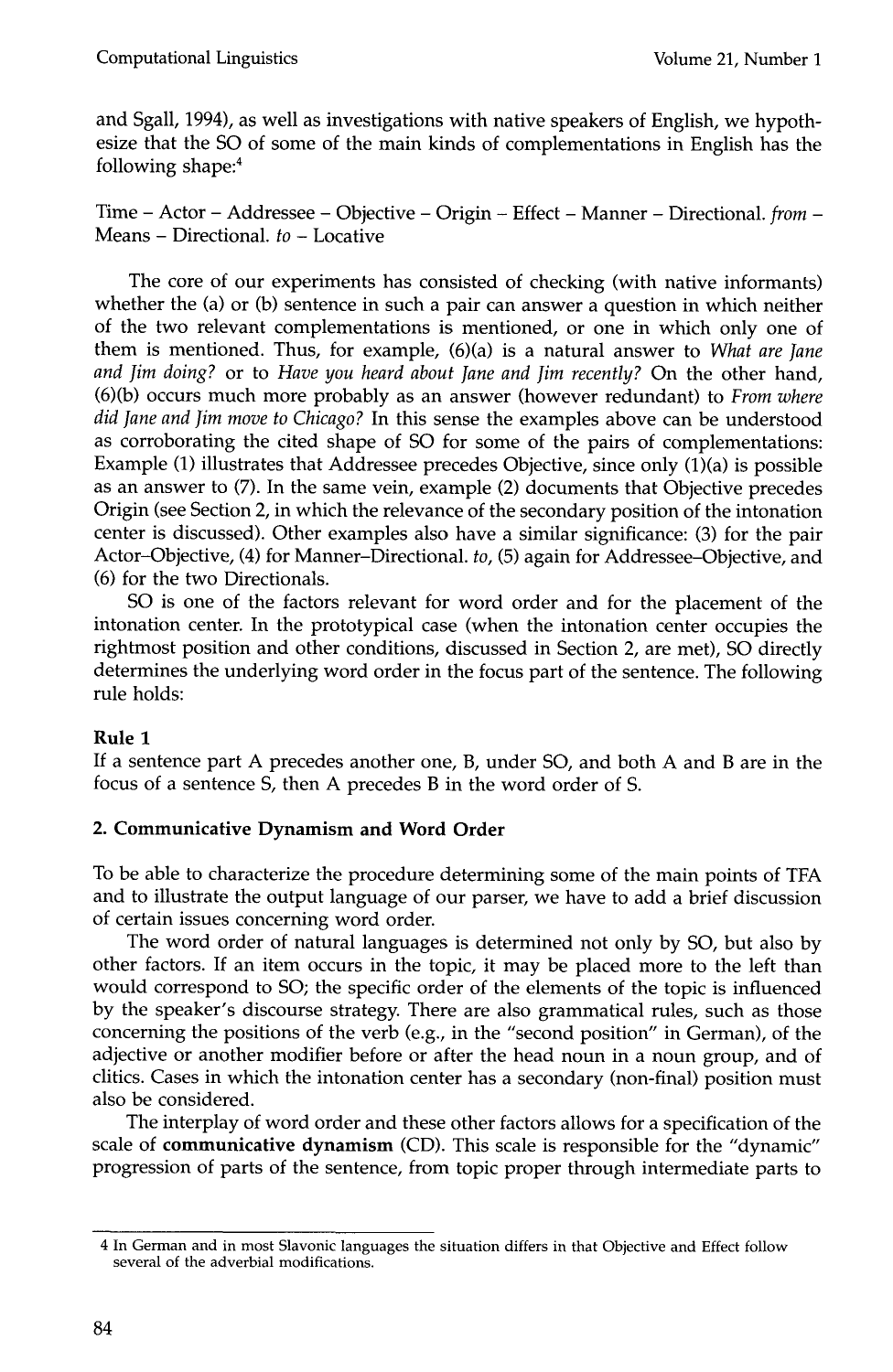focus proper as the most dynamic element (carrying the intonation center).<sup>5</sup> CD is semantically relevant for the scopes of quantifiers, as illustrated by example (10).

- (10) (a) It was JOHN who talked to few girls about many problems.
	- (b) It was JOHN who talked about many problems to few girls.

This example differs from (1) in that the two groups containing the relevant quantifiers *(few girls* and *many problems)* both are in the topic of the sentence, whereas in (1)(a) and (b), at least one of them belongs to the focus on all readings. Thus, with (1) it may be claimed that only the boundary between topic and focus is responsible for the different distribution of the scopes of quantifiers; however, (10) shows that the individual degrees in the scale of CD also influence the meaning of the sentence: even if the two quantifiers both are contained in the topic, the one contained in the less dynamic sentence part has the wide scope on the preferred reading.<sup>6</sup>

Another point shows the importance of including CD in syntactic representations of sentences: on the scale of CD, there is always a certain step dividing the sentence (its syntactic representation) into the topic and the focus as the less dynamic and the more dynamic parts of the sentence, respectively. Therefore, in our syntactic representations of sentences, we work with the scale of CD as with the underlying word order. An alternative choice would be to mark the scale of CD by specific indexing of the lexical occurrences in the sentence.

We can now formulate Rule 1, from Section 1, in a more precise form, as rule  $1'$ referring to the underlying word order (CD), rather than to the surface one.

#### **Rule 1'**

If a sentence part A precedes another one, B, under SO, and both A and B are in the focus of a sentence S, then A precedes B in the underlying word order of S.

It follows from Rule  $1'$  that B can be less dynamic than A (i.e., B can precede A in the underlying word order) in a sentence S only if B belongs to the topic of S. As mentioned above, in the topic part the underlying word order often differs from SO, which is conditioned mainly by the speaker's discourse strategies. The speaker chooses the topic proper (the least dynamic element) among the items assumed to be most salient in the hearer's memory. Often this is what was referred to by the focus proper of the preceding utterance.<sup>7</sup>

Now we can see why the (b) examples in Section 1 lack the ambiguity present in the (a) sentences. For example, in (1)(a) the underlying (and surface) order of the two

<sup>5</sup> Like many other linguistic notions, that of the intonation center is far from clean Since it is not possible to discuss this issue in depth here (which has been the objective of a rich discussion), we can only characterize our standpoint as follows: (a) in a sentence having more than one sentence stress, we understand the last (rightmost) one as the intonation center, and (b) we assume that the prototypical (unmarked) position of the intonation center is (in English) at the last word of the sentence. We are aware that these formulations do not cover all the possible cases, but the more or less marginal exceptions must be left aside for the aim of the present paper.

<sup>6</sup> We cannot discuss here the issues concerning other possible interpretations of sentences such as (1) and (10). Their acceptability often depends on the lexical setting of the sentence and on pragmatic factors. This also concerns the cases of "group reading" (e.g., in *The three men built those two houses)* or of J. Hintikka's "branching quantifiers."

<sup>7</sup> More precisely, the topic proper refers to one of those items that, at the given time point, are most salient in the stock of knowledge shared by the speaker and (according to the speaker's assumption) by the hearer. The set of highly salient items (called "established" in our earlier writings) can be compared to the "focus list" of Grosz (1977).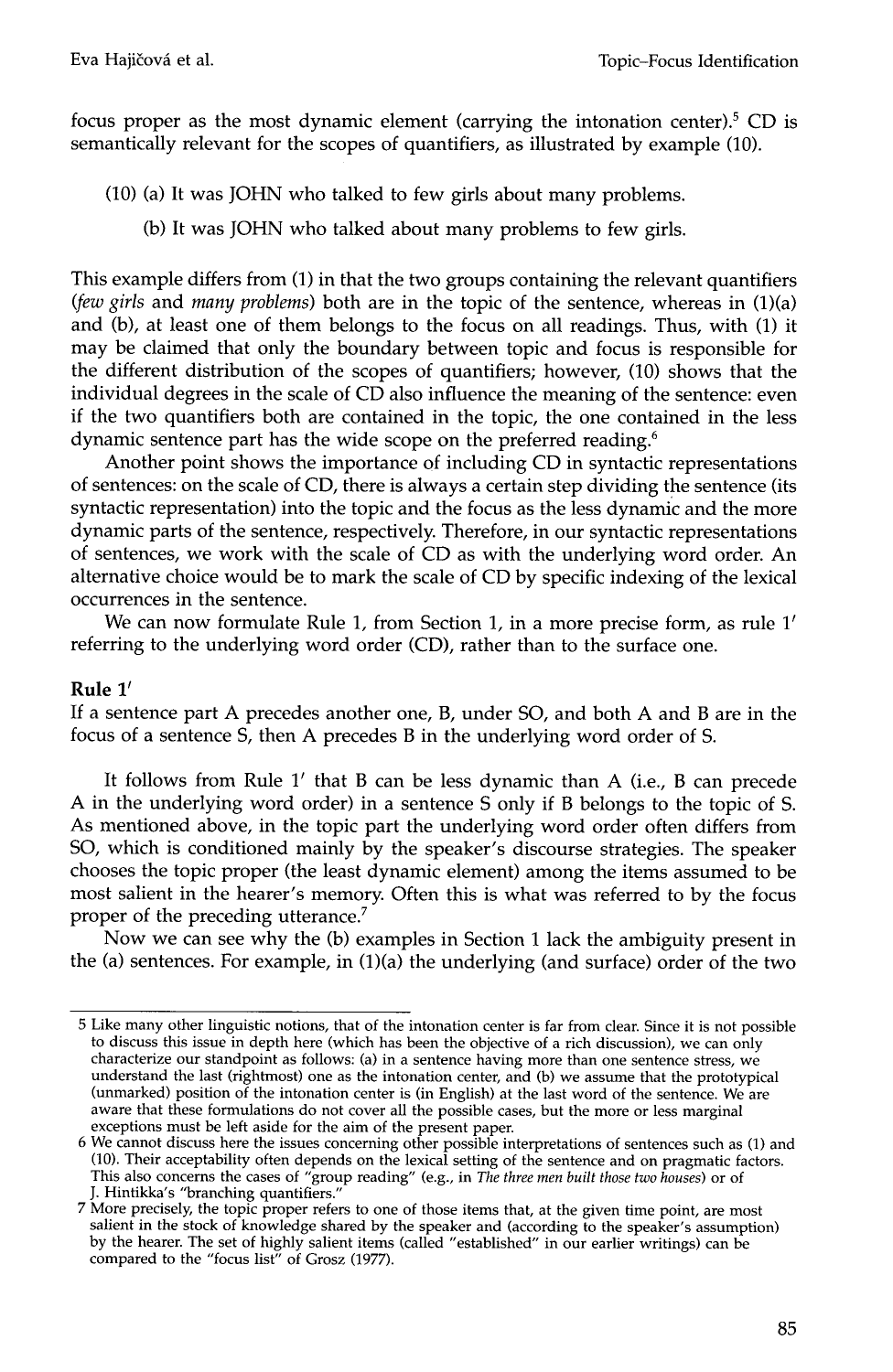rightmost complementations *(to few girls* and *about many problems,* i.e., Addressee and Objective) is in accordance with SO, but in (1)(b) this is not so: the Objective, which was most dynamic (rightmost in underlying word order) in (a) does not occupy this position in (b). This means that it is included in the topic of sentence (b) on all its readings (i.e., in all syntactic representations of the sentence). This is similar with examples (3)–(6), and with (2) the switch of the intonation center plays the same role as the switch of word order in the other examples.

On the other hand, the ambiguity of the (a) sentences is determined by the fact that the scale of CD is in accordance with SO here and that one of the complementations thus belongs to the topic in some of the readings and to the focus in others. For example, in (1)(a) the group *to few girls* is in such an ambiguous position: in some of the readings, the boundary between topic and focus precedes this group; in others, the boundary follows it. In both (a) and (b), the most dynamic complementation belongs to the focus on all the readings.

The dichotomy of topic and focus concerns the sentence as a whole. In sentences with items embedded more deeply than the immediate complementations of the main verb, it is necessary to characterize the positions of individual word occurrences in the sentence in a more specific way. We therefore work with the distinction of contextually **bound** (CB) and **non-bound** (NB) lexical occurrences. Operational criteria to distinguish between these two values again may be found in the question test and in similar procedures. For example, only CB items can have the shape of weak pronouns or be deleted (thus, in *He LEFT* the subject is CB, whereas in *HE left* it is NB).

A CB item is always considered to be less dynamic than its head and than its NB sister nodes (i.e., nodes depending on the same head). Thus, in *He left YESTERDAY,*  the subject is CB and thus less dynamic than its head, the verb, and also than its NB sister, the adverb. This implies that the main verb is always more dynamic than all its CB complementations and less dynamic than the NB ones; i.e., in the scale of CD the verb stands immediately after or before the boundary between topic and focus.

To illustrate the notion of contextual boundness, we present two additional exam $ples: <sup>8</sup>$ 

- (11) (How do you find your neighborhood?) Our(CB) new(NB) neighbor(CB) has stolen(NB) my(CB) CAR(NB).
- (12) (Which teacher do you mean?) I(CB) mean(CB) our(CB) teacher(CB) of CHEMISTRY(NB).

These sentences can also be used to exemplify how, on the basis of the dichotomy of CB and NB items, the notions of topic and focus can be defined more exactly (for a more explicit formulation, see Sgall et al. 1986, Chapter 3):

(i) The main verb and its immediate complementations belong to the topic if they are CB and to the focus if they are NB.

(ii) More deeply embedded items belong to the topic (focus) if their head words (in the framework of dependency syntax) belong there.

<sup>8</sup> In our syntactic representations we do not handle the correlates of function words as (labels of) separate nodes; they have the shape of indices accompanying auto-semantic lexical units (see footnote 2). This appears to be more adequate, since both their semantic and syntactic properties differ substantially from auto-semantic words. Furthermore, it is not economical to enlarge the number of nodes beyond necessity, adding special nodes for prepositions or articles, which can accompany only their nouns, or for conjunctions and auxiliary verbs, which can accompany only lexical verbs and which do not accept any (other) arguments or modifications of their own.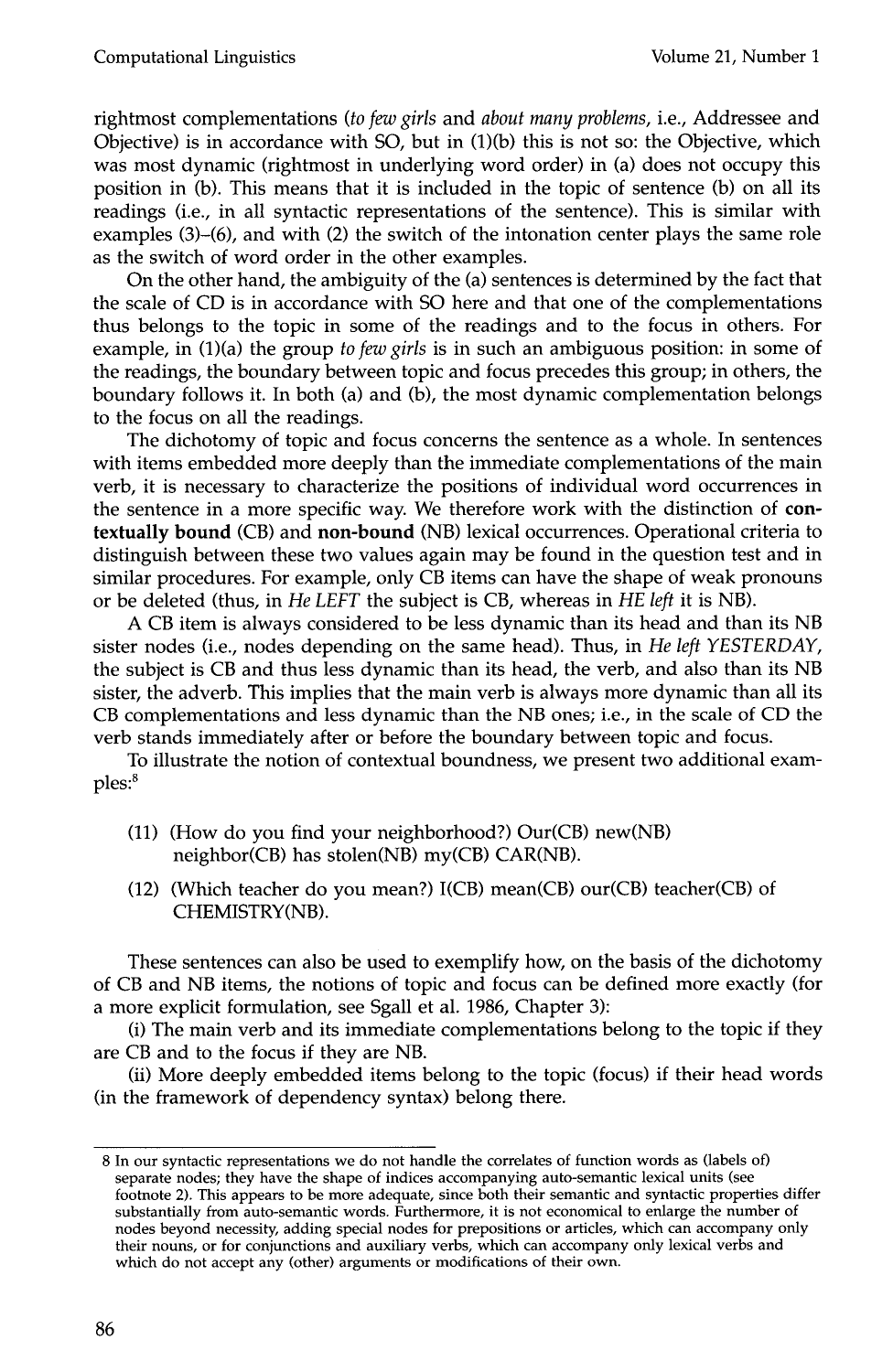(iii) If the verb and all its immediate complementations (in other words, all elements of the center of the sentence) are CB, then only the NB item(s) embedded under the most dynamic element of the center constitutes the focus, with the rest of the sentence belonging to its topic.

In (11) the noun *neighbor,* being CB (as a definite subject noun usually is), belongs to the topic, according to (i), and so does *new* as its modifier, according to (ii), although it is NB. The verb and the noun *car* both belong to the focus, according to (i), and so does *her,* according to (ii).

In (12) all of the CB words belong to the topic according to (i) or (with  $our$ )<sup>9</sup> to (ii); then (iii) determines the adjunct of *chemistry* as the focus of (12).

The (underlying) syntactic representations of sentences in our framework can now be illustrated (with several simplifications) in the form of linearized dependency trees. With this notation, every dependent item is included in its pair of parentheses, labeled by the corresponding syntactic symbol. This symbol occurs as the label of the edge in the tree, or as a subscript following a parenthesis in the linearized representation:<sup>10</sup>

- (13) A neighbor gave a boy a book.
- (13') (neighbor.Indef) $_{\text{Act}}$  give.Pret (boy.Indef) $_{\text{Addr}}$  (book.Indef) $_{\text{Obj}}$
- (14) A painter arrived at a French village on a nice September day.
- (14') (painter.Indef) $_{\text{Act}}$  (village.Indef (French) $_{\text{Gener}}$ ) $_{\text{Dir}}$  arrive.Pret (day.Indef  $(September)_{Gener}$  (nice) $_{Gener}$ )<sub>Time</sub>
- (15) The neighbor met him yesterday.
- (15') (neighbor) $_{\text{Act}}$  (he) $_{\text{Obj}}$  meet.Pret<sup>t</sup> (yesterday) $_{\text{Time}}$

Most of our symbols (for Indefinite, Preterite, Actor, Addressee, Objective, Directional) should be self-explanatory; Gener(al Relationship) is the free modification typical for an adjectival modifier of a noun. In  $(15')$ , the superscript t denotes the verb as belonging to the topic (being CB), although this is not in an immediate correspondence with its position in the surface word order. In English, the word order is grammatically restricted; thus also in (14) the verb occupies the position after the subject, in the surface, although it is followed by a CB item. Typically, the position of the verb in TFA (and often also the position of a complementation) is ambiguous, and in the present examples we give only one of the possible readings of the sentence. The unmarked case, when the verb belongs to the focus, is left without a specific notation mark here. The TFA positions of the complementations are indicated by their positions in the underlying word order, i.e., in CD: those belonging to the focus stand to the right of the head verb, and those in the topic stand to the left of it.

Let us note that, for example, the written shape of (14) may also be pronounced with a secondary placement of the intonation center, as in (16), with another TFA. This pronunciation is not probable, but it is possible, as after such a co-text as (17):

<sup>9</sup> The contextual boundness of this pronoun in the given position is derived from its indexical character and its associative link with the speaker. For this reason, such an item can always be referred to as "established," or "recoverable," or "identifiable" in the terminology of Halliday (1967) or Chafe (1976).

<sup>10</sup> A detailed discussion of dependency trees and the labels of their edges (the syntactic values, i.e., kinds of arguments and modifications) and of their nodes (the values of morphological categories) was presented by Sgall, Hajičová, and Panevová (1986, Chapter 2). In the notation presented here, the morphological categories are handled so that only their marked values are indicated. Unmarked (prototypical) values such as Singular, Present, and Definite are assumed "by default."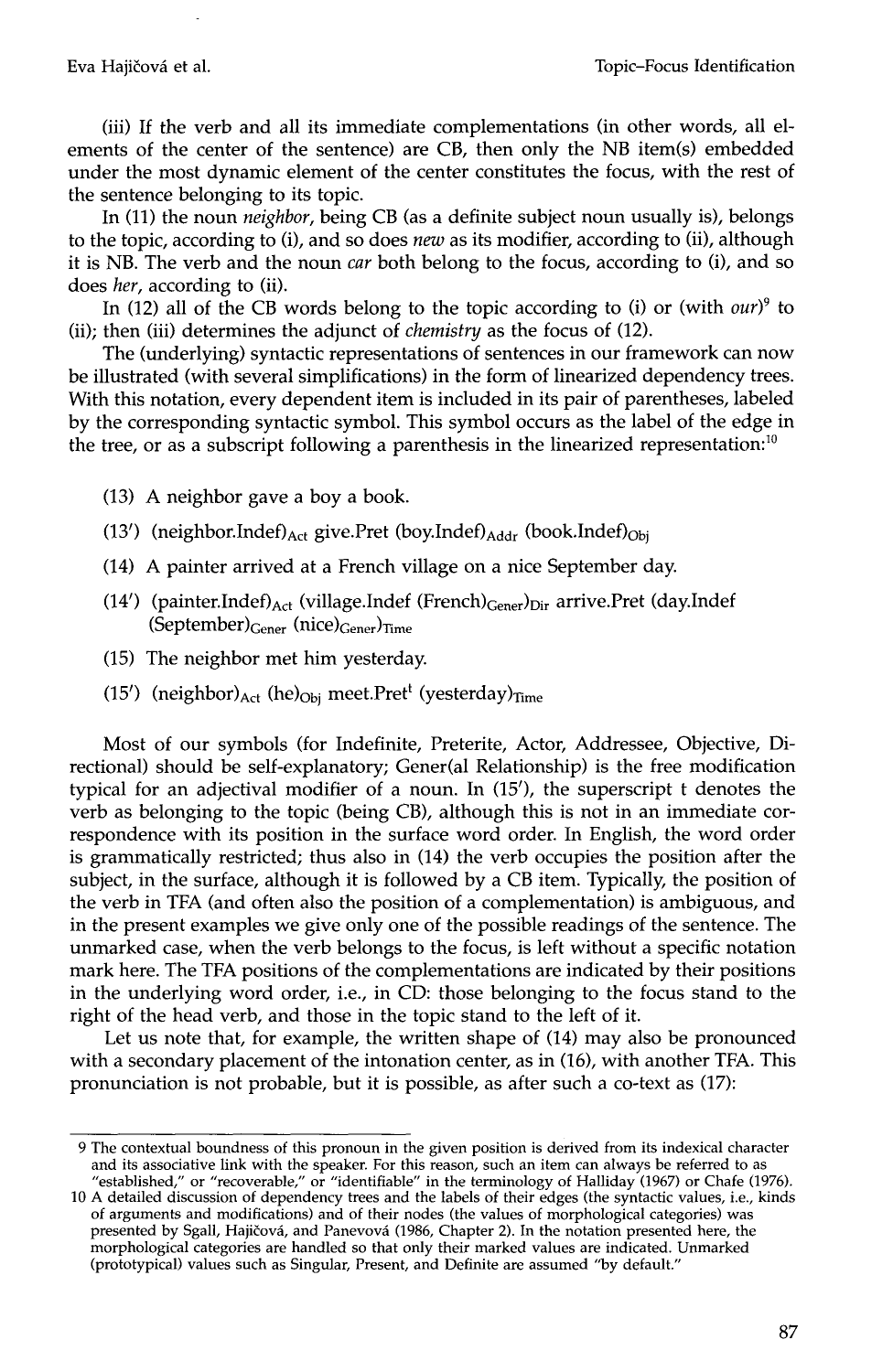- (16) A painter arrived at a French VILLAGE on a nice September day.
- (16') (painter.Indef) $_{\rm Act}$  (day (September) $_{\rm Gener}$

(nice)<sub>Gener</sub>)<sub>Time</sub> arrive.Pret (village.Indef (French)<sub>Gener</sub>)<sub>Dir</sub>

(17) In the autumn, painters often look for nice sceneries in most different environments.

Similarly, with (15) there is a less probable pronunciation (possible only in specific contexts) with the pronoun HIM stressed. Many, though not all, such marked cases are accounted for by the parser described in Section 3. The output language of this parser has been illustrated by examples (13')-(16').

Sections 1 and 2 have introduced our treatment of topic and focus. As such, the comments and the examples could not cover all the possible sentence structures. The interested reader can find a more general and precise characterization of the basic notions we work with in Sgall et al. (1986), Hajičová and Sgall (1987), and Petkevič (in preparation). The main objective of the paper is to present a procedure specifying the TFA of a sentence. However, at this stage, not all combinations of marginal phenomena are covered by our algorithm.

# **3. A Procedure for the Identification of TFA**

An automatic identification of topic, focus, and degrees of communicative dynamism, discussed in a preliminary way by Hajičová and Sgall (1985), can be based on the following considerations:<sup>11</sup>

Languages with a high degree of "free" word order (such as most Slavonic ones) differ from English or French in that a secondary position of the intonation center is frequent there only in spoken discourse.<sup>12</sup> On the other hand, in technical texts (which typically are written), there is a strong tendency to arrange the words so that the intonation center falls on the last word of the sentence (where it need not be phonetically manifested), with the exception of course, of enclitic words. This usage, occasionally recommended by manuals and textbooks concerning, for example, the stylistics of Czech or Russian, makes it possible to read such a text aloud without paying much attention to the choice of the placement of the intonation center.

A general procedure for determining TFA in such languages can then be based on the following points:

(i) All complementations preceding the verb are CB and thus belong to the topic. As for the complementations following the verb, Rule 2 may be stated:

## **Rule 2**

The boundary between topic (to the left) and focus (to the right) can be drawn between any two elements following the verb, provided that those belonging to the focus are arranged in the surface word order in accordance with SO (see Section 1).

<sup>11</sup> As usual in computational linguistics, it is impossible to handle all marginal and exceptional cases by a relatively simple, general procedure. Natural language processing always requires solutions covering first the typical (or most frequent) cases and only then more cemplex procedures accounting for peripheral phenomena. Thus, the present paper also does not aim at a complete solution that would handle all possible cases appropriately.

<sup>12</sup> Note that one can specify the position of the intonation center even with a written sentence: the sentence can be read aloud either correctly (in accordance with the author's intention) or incorrectly. The fact that there are also cases in which different placements of the intonation center are suitable for the given context is not immediately relevant.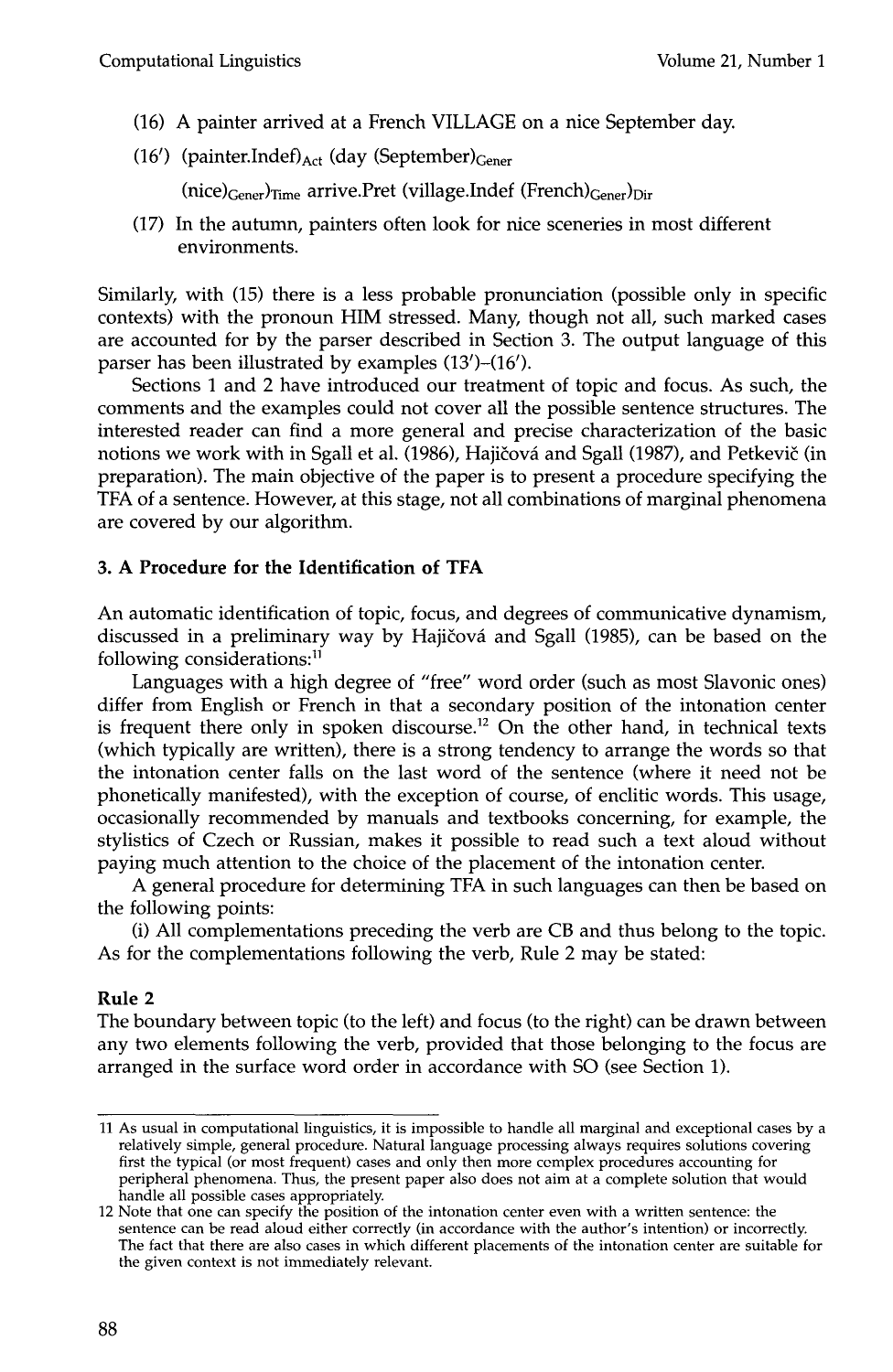(ii) The verb is ambiguous as to its position in the topic or in the focus.

(iii) If a spoken utterance (with its intonation center identified) is analyzed, then (i) and (ii) hold for sentences with normal intonation (intonation center at the end). However, if a non-final element carries the intonation center, then all the complementations standing after this element belong to the topic; for the rest of the sentence, (i) and (ii) hold; the bearer of the intonation center belongs to the focus.

In English the surface word order is determined by grammatical rules to a large extent, so that intonation plays a more decisive role than in the Slavonic languages. The written shape of the sentence does not suffice here to determine TFA to such a degree as it does in Czech, for example. Rule 2 also applies, but otherwise only certain important regularities can be stated here on the basis of word order and grammatical values (especially a definite noun group is often CB, and an indefinite one regularly is NB). To be able to reduce the ambiguity of the written shape of the sentence as much as possible, it is necessary to take into account certain semantic clues.

Especially with Locative and Temporal modifications, it is important to distinguish between specific information (e.g., *on a nice September day, on October 22, 1991, seven months ago)* and items containing just a general setting (e.g., *always)* or being directly determined by the utterance itself, such as indexicals, like *today* and *this year.* The latter examples usually belong to the topic, whereas the former ones typically occur in the focus.

As for the verb, it is important to have access to the verb of the preceding utterance and to use a systematic semantic classification of the verbs. If the main verb of sentence n has the same meaning as (or a meaning included in) that of sentence  $n - 1$  (in the sense of hyponymy), then it belongs to the topic. Also, verbs with very general lexical meanings (such as *be, have, happen, carry out,* and *become)* may be handled as belonging to the topic. Otherwise (i.e., in the unmarked case), the verb typically belongs to the focus (in which case no subscript is being used in our representations).

An algorithmic procedure has been formulated by H. Skoumalová, completing the parsing of a written English sentence so as to identify its TFA. In the output of this procedure, many ambiguities remain, but sentences (even in their spoken shape) often are ambiguous as to their TFA. Thus it should be understood as a good result if the procedure identifies such an ambiguity. In its present form, however, the algorithm has several limitations. It can process only simple sentences. It determines the appurtenance of an element to topic or to focus, but does not specify CD within topic. It also handles just the verb and its complementations; deeper embedded elements are left aside for the time being.

The algorithm has been formulated as follows:

- (a) After the dependency structure of the sentence has been identified by the parser, so that also the underlying dependency relations (valency positions) of the complementations (to the governing verb) are known, the verb and all the complementations are first assumed to be NB, i.e., to belong to the focus, which we denote by f.
- (b) If the verb occupies the rightmost position in the sentence and its subject is
- (ba) definite (including noun groups with *this,* with *oneofthe,* etc.), then the verb is NB, i.e., f, and its subject is CB, belonging to the topic, which we denote as t;
- (bb) indefinite, then the subject is f and the verb is t. In either case, the other complementations are handled according to (cb) below.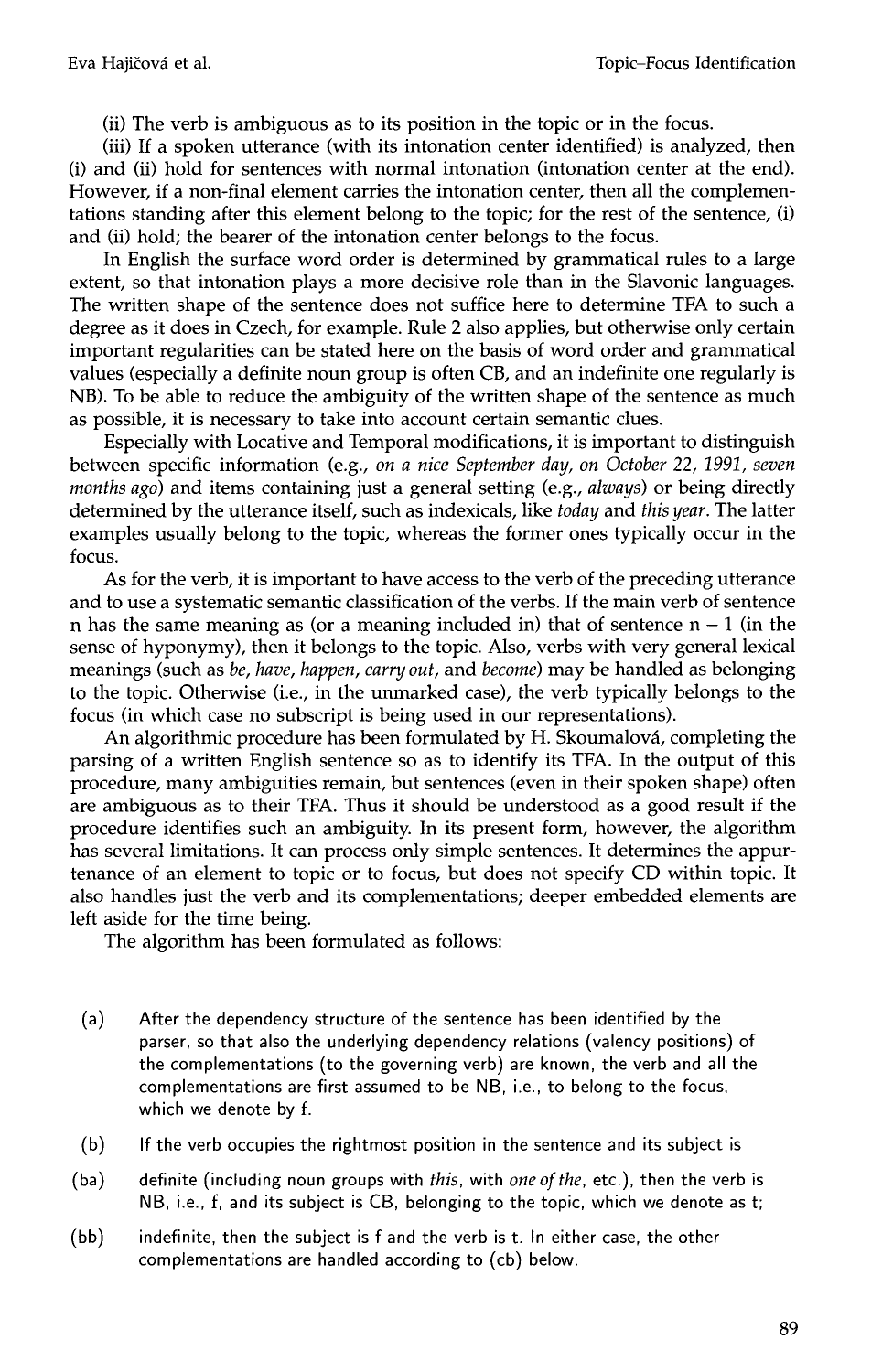- (c) If the verb does not occupy the rightmost position, then:
- (ca) the verb itself is understood as t, if it has a very general lexical meaning (see above), or as f if its meaning is very specific, or else as ambiguous  $(t/f)$ ;
- (cb) the complementations preceding the verb are denoted as t, with the exception of an indefinite subject and of a specific (i.e., neither general nor indexical; see above) Temporal complementation; either of the latter two is characterized as  $t/f$ ;
- (cc) to the right of the verb,
- (i) if there is a single complementation, and this is a definite noun group or a personal pronoun, it is t/f;
- (ii) if the rightmost complementation is Temp or Loc, and it is specific, it is f; otherwise it is t (i.e., is understood as standing to the left of the verb in the underlying word order and is shifted there);
- (iii) if A is the left item of the rightmost pair that now (after the possible change of word order carried out according to (ii) above) fails to follow SO (see Section 1 and Rule 2), then A belongs to the topic  $(t)$ , and so do all the complementations between A and the verb; the rightmost complementation of the whole sentence is f (only a personal pronoun following another one (including those of the third person) is  $t/f$  in this position), all those standing between A and the rightmost one are t/f;
- (iv) if neither (ii) nor (iii) is met and the rightmost complementation is indefinite, it is f;
- $(v)$  all remaining complementations to the right of the verb are  $t/f$ .
- (d) If all the complementations have been determined as t or  $t/f$ , then
- (da) if the verb was t/f after point (ca) and the rightmost complementation is a definite noun group, an indexical word, or pronoun, then this rightmost element gets t(f), which denotes a specific kind of ambiguity: this element is to be understood as having f only in case there is no other f in the reading of the sentence;
- (db) if (da) does not apply, then both the rightmost element of the sentence and its verb get t/f.
- (e) The remaining representations containing no  $f$  are deleted.<sup>13</sup>

We are aware that our procedure does not cover all possibilities occurring in English sentences. Deeper embedded elements have not yet been properly analyzed, and different pronominal forms should be classified in a much more detailed way. Other cases, assumed to occur with low probability (such as, for example, *The neighbor GAVE the boy a book,* or *The neighbor gave HIM the book),* are not taken into account.

<sup>13</sup> We assume that at least one reading of the sentence has been assigned an f (NB element) by now. The readings without a focus are not valid representations of sentences, since one of the basic assumptions is that every sentence contains a focus.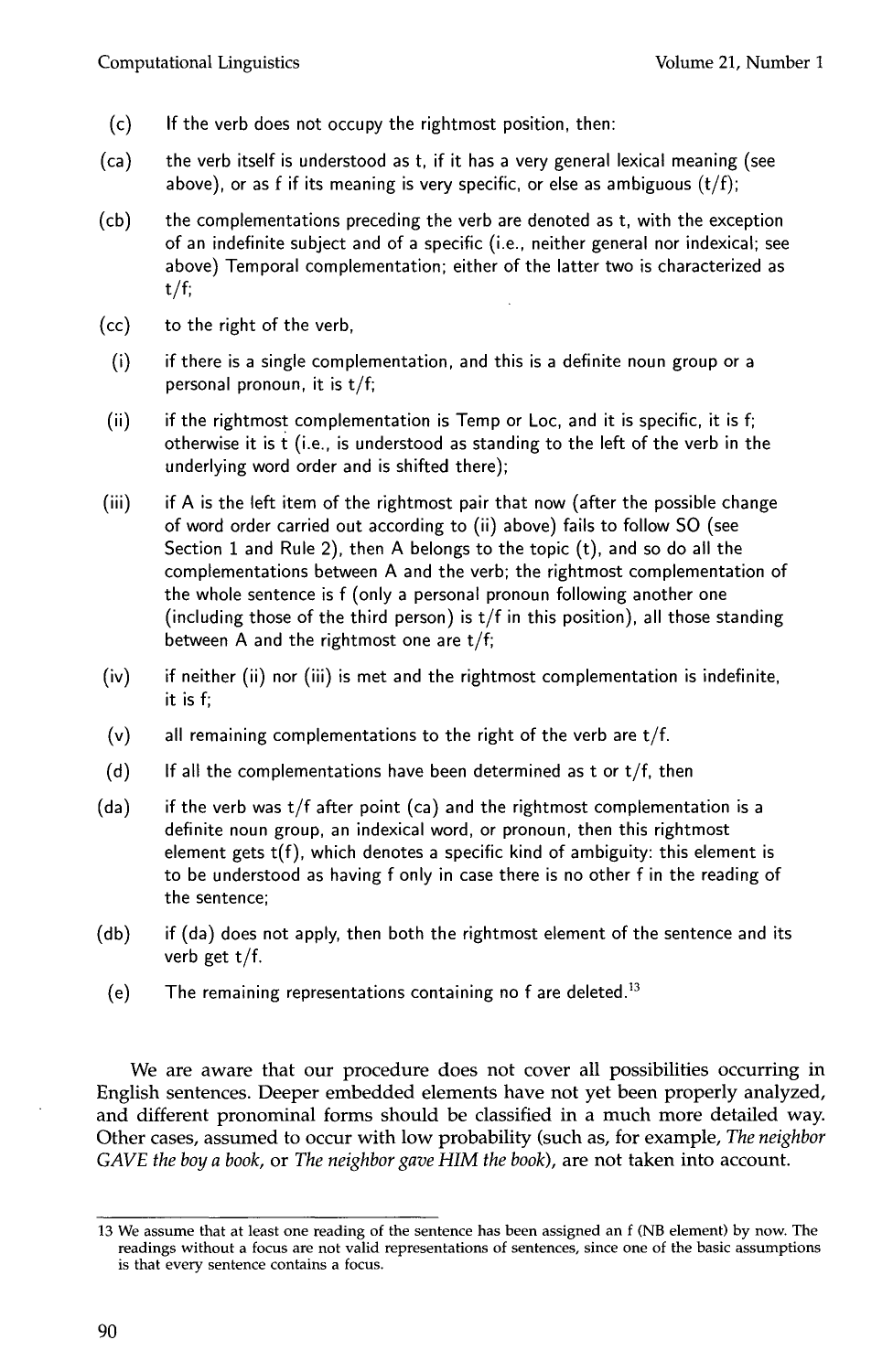When implemented (together with a simplified parser),<sup>14</sup> the algorithm was checked with a set of sentences having our examples  $(1)$ – $(3)$  as its core, and it yielded the expected results, as presented in Section 4.

# **4. Examples**

Let us first reproduce here examples (13)–(15) from Section 2 (with a changed numbering), accompanied by the corresponding input strings of our program, in which the occurring word forms are complemented already by the lexical data. The program presupposes that each word form occurring in the text has undergone lexical (and morphemic) analysis so that it has been assigned the relevant data found in the lexicon. These include word class and sem(antic features) such as hum(an). The verbs are accompanied by their valency frames (grids), which also include data on the surface shape of the individual kinds of complementations so that it is easy to reconstruct the original sentence at the end of the procedure:<sup>15</sup>

- (1) A neighbor gave a boy a book.
- (1") verb(topic(f),touch(0),sem(interm),label(gave), Itree(act(topic(f),touch(0),def(0),so(01),surf(np), label(neighbor),ltree(det(a)))),rtree(addr(topic(f),touch(0),  $def(0), so(012), surf(np), label(boy), litreed(det(a))$ , obj(topic(f),touch(0),def(0),so(0123),surf(np),label(book),  $Itree(det(a))))$
- $(2)$  A painter arrived at a French village on a nice September day.
- (2") verb(topic(f),touch(0),sem(interm),label(arrived), itree(act(topic(f),touch(0),def(0),so(01),surf(np), label(painter),ltree(det(a)))),rtree(loc(topic(f),touch(0), def(0),sem(gen),so(012345678),surf(np),label(village), itree(prep(at),det(a),generic(french))),temp(topic(f), touch(0),def(0),sem(gen),so(0),surf(np),label(day), itree(prep(on),det(a),generic(nice),generic(september)))))
- $(3)$  The neighbor met him yesterday.
- (3") verb(topic(f),touch(0),sem(interm),label(met), itree(act(topic(f),touch(0),def(1),so(01),surf(np), label(neighbor),ltree(det(the))),tree(obj(topic(f),touch(0), def(1),so(0123),surf(ppers),label(him),ltree),temp(topic(f),

<sup>14</sup> It is not an objective of this paper to present a parser of English. The parser that has been used as a basis of our procedure is founded on dependency syntax and covers just the simple shapes of English sentences. Its lexical scope can be enlarged easily, if the added lexical items are accompanied by appropriate grammatical data, especially by valency (case) frames specifying the optional and obligatory arguments (Actor, Addressee, Objective, Origin, and Effect, with verbs). Prepositions are being analyzed just in one or two meanings each.

<sup>15</sup> The notation differs slightly here from that of Section 2; the complex symbols are reflected here by subtrees in which the nodes for function words are still present. The symbol *topic* denotes here whether the given item belongs to the topic or to the focus, *touch* stores the information if the complementation has been already determined, *sem* is the semantic information about the verb (general, specific, intermediate), and *Itree* and *rtree* are the left and right subtrees in the dependency tree. The word form is saved under *label, so* contains information about the position of the complementation in systemic ordering, and *surf* is the surface form (noun group, personal pronoun, indexical word, etc.). The other symbols are self-explanatory.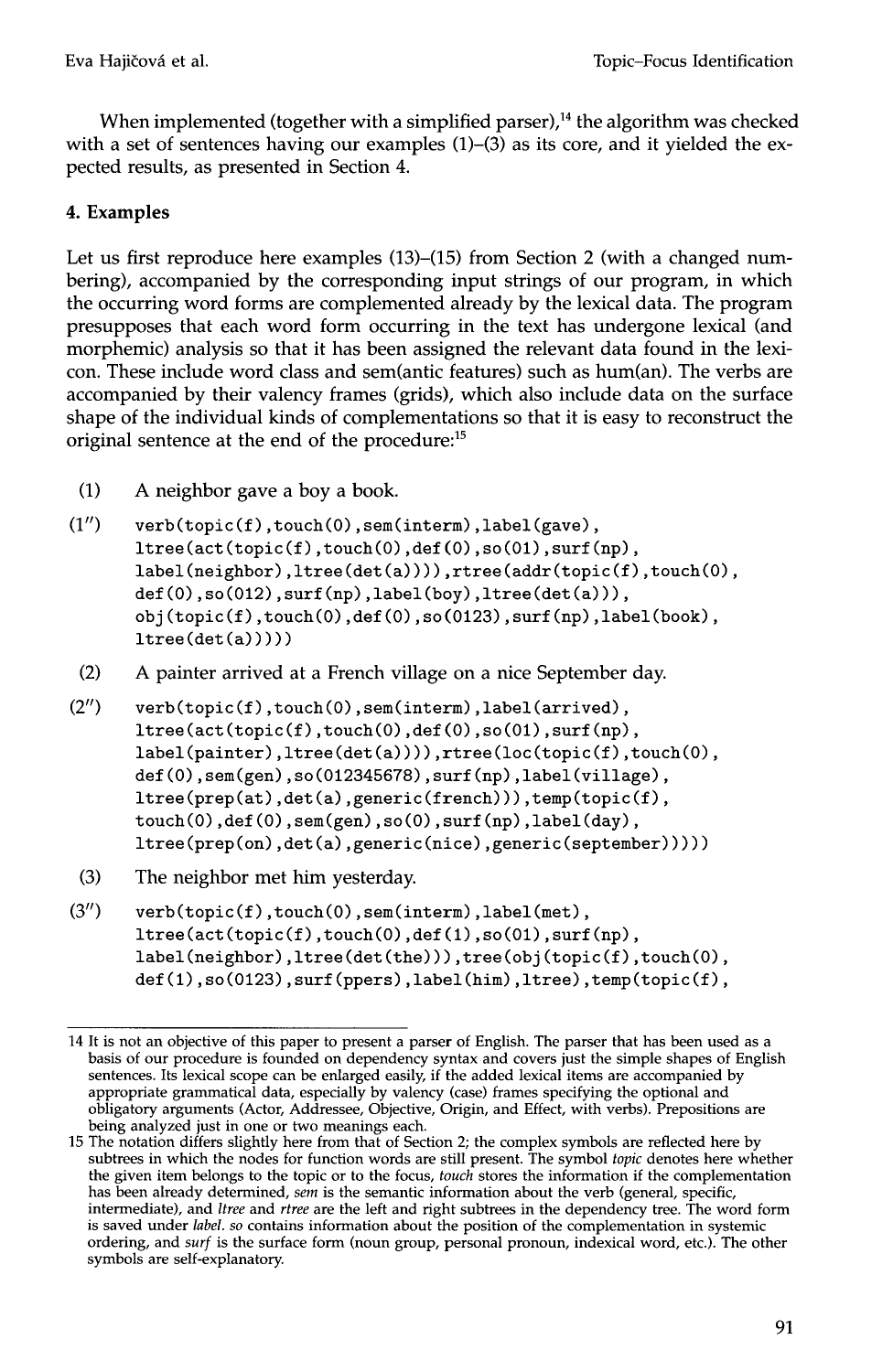touch(O),def(1),sem(gen),so(O),surf(index),label(yesterday), ltree)))

The output of the procedure characterized in Section 3 is as follows:

```
(1*)a neighbor(t/f) gave(t/f) a boy(t/f) a book(f)
```
 $(2*)$ a painter(t/f) arrived(t/f) at a french village(t) on a nice september day(f)

```
(3*) 
       the neighbor(t) met(t/f) him(t/f) yesterday(t(f))
```
To illustrate how our procedure works for the sentences differing from (1)-(3) in the values of delimiting features (definite-indefinite), in word order, and so on, we add a list of these sentences with simplified, perspicuous results of the procedure, i.e., with the values t and f produced by our algorithm added to the autonomous (autosemantic) lexical occurrences. Ambiguity is denoted here in an abbreviated way, so that "t/f" means "t in some readings and f in others" (in combination with the values of other words in the sentence), and "t(f)" means "obtaining f only in case there is no other f in the sentence." In this way it is easy to check whether the decision points in the algorithm, which are illustrated by the examples, have been handled adequately.

```
(1)(A) a neighbor(t/f) gave(t/f) 
a boy(t/f) a book(f) 
   (B) a neighbor(t/f) gave(t/f) 
a boy(t/f) the book(t/f) 
   (C) a neighbor(t/f) gave(t/f) 
the boy(t/f) a book(f) 
   (D) a neighbor(t/f) gave(t/f) 
the boy(t/f) the book(t/f) 
   (E) the neighbor(t) gave(t/f) 
a boy(t/f) a book(f) 
   (F) the neighbor(t) gave(t/f) 
a boy(t/f) the book(t/f) 
   (G) the neighbor(t) gave(t/f) 
the boy(t/f) a book(f) 
   (H) the neighbor(t) gave(t/f) 
the boy(t/f) the book(t/f) 
   (I) a neighbor(t/f) gave(t/f) 
him(t/f) a book(f) 
   (J) a neighbor(t/f) gave(t/f) 
him(t/f) the book(t/f) 
   (K) the neighbor(t) gave(t/f) 
him(t/f) a book(f) 
   (L) the neighbor(t) gave(t/f) 
him(t/f) the book(t/f) 
   (M) a neighbor(t/f) gave(t/f) 
a book(t) to a boy(f) 
   (N) a neighbor(t/f) gave(t/f) the book(t) to a boy(f)
  (0) a neighbor(t/f) gave(t/f) 
a book(t) to the boy(f) 
  (P) a neighbor(t/f) gave(t/f) the book(t) to the boy(f)
  (Q) the neighbor(t) gave(t/f) 
a book(t) to a boy(f) 
  (R) the neighbor(t) gave(t/f) the book(t) to a boy(f)
  (S) the neighbor(t) gave(t/f) 
a book(t) to the boy(f) 
  (T) the neighbor(t) gave(t/f) 
the book(t) to the boy(f) 
  (U) a neighbor(t/f) gave(t/f) 
it(t) to him(t/f) 
  (V) the neighbor(t) gave(t/f) 
it(t) to him(t/f) 
(2)(A)(B) 
  (C) 
  (D) 
         a painter(t/f) arrived(t/f) at a french village(t) on a
         nice september day(f) 
         a painter(t/f) arrived(t/f) at a french village(t/f)
         yesterday(t(f))a painter(t/f) arrived(t/f) at the french village(t) on
         a nice september day(f)a painter(t/f) arrived(t/f) at the french village(t/f)
         yesterday(t(f))
```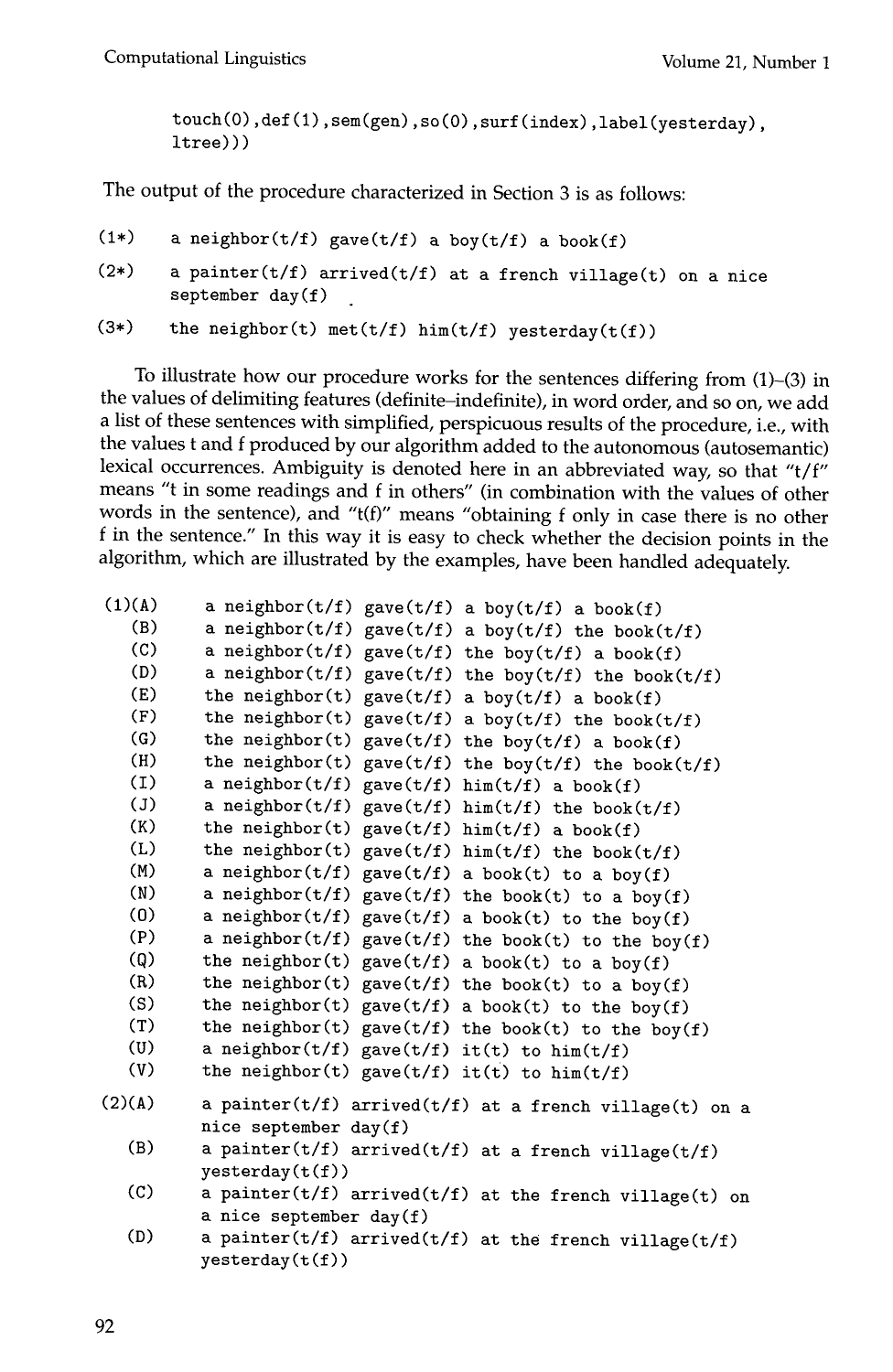| the painter(t) arrived(t/f) at a french village(t) on a                |
|------------------------------------------------------------------------|
|                                                                        |
| the painter(t) $arrived(t/f)$ at a french village( $t/f$ )             |
|                                                                        |
| the painter(t) arrived(t/f) at the french village(t) on                |
|                                                                        |
| the painter(t) $arrived(t/f)$ at the french village( $t/f$ )           |
| a painter( $t/f$ ) arrived( $t/f$ ) there( $t$ ) on a nice             |
|                                                                        |
| a painter( $t/f$ ) arrived( $t/f$ ) there( $t/f$ ) yesterday( $t(f)$ ) |
| yesterday(t) a painter(t/f) arrived(t/f) there(t(f))                   |
| a neighbor( $t/f$ ) met( $t/f$ ) a boy( $t$ ) on a nice september      |
|                                                                        |
| a neighbor( $t/f$ ) met( $t/f$ ) a boy( $t/f$ ) yesterday( $t(f)$ )    |
| a neighbor( $t/f$ ) met( $t/f$ ) the boy( $t$ ) on a nice september    |
|                                                                        |
| a neighbor( $t/f$ ) met( $t/f$ ) the boy( $t/f$ ) yesterday( $t(f)$ )  |
| the neighbor(t) met(t/f) a boy(t) on a nice september                  |
|                                                                        |
| the neighbor(t) met(t/f) a boy(t/f) yesterday(t(f))                    |
|                                                                        |
|                                                                        |
| the neighbor(t) met(t/f) the boy(t) on a nice september                |
| the neighbor(t) met(t/f) the boy(t/f) yesterday(t(f))                  |
|                                                                        |

We assume that the sentences are pronounced so that the intonation center is carried by the rightmost sentence part bearing an index f. Thus, for instance, (3)(H) corresponds to the following sentences:

- (3) (H1) The neighbor MET the boy yesterday.
	- (H2) The neighbor met the BOY yesterday.
	- (H3) The neighbor met the boy YESTERDAY.

## **5. Conclusion**

As we have mentioned in Section 3, our algorithm does not cover all cases of TFA occurring in English sentences. For the present stage of research, it has been possible to account only for the primary shape of sentence structure (the verb with its arguments and free modifications) and for the prototypical cases of TFA.

Future research in the domain of automatic processing of TFA thus may concentrate on solving further problems connected with secondary cases. Above all, this concerns the following points in which a more general procedure could be formulated:

(i) The procedure should also take into account deeper embedded sentence parts (embedded verb clauses, modifiers in noun groups, etc.). Criteria to decide on these sentence parts being CB or NB will make it necessary to work with a detailed semantic classification of lexical items and to take into account the analysis of preceding co-text.

(ii) Such "focus-sensitive adverbs" or "focalizers" as *only, also, even, mostly,* negation, etc. (see Section 1 and footnote 1) should be considered, since their foci may differ